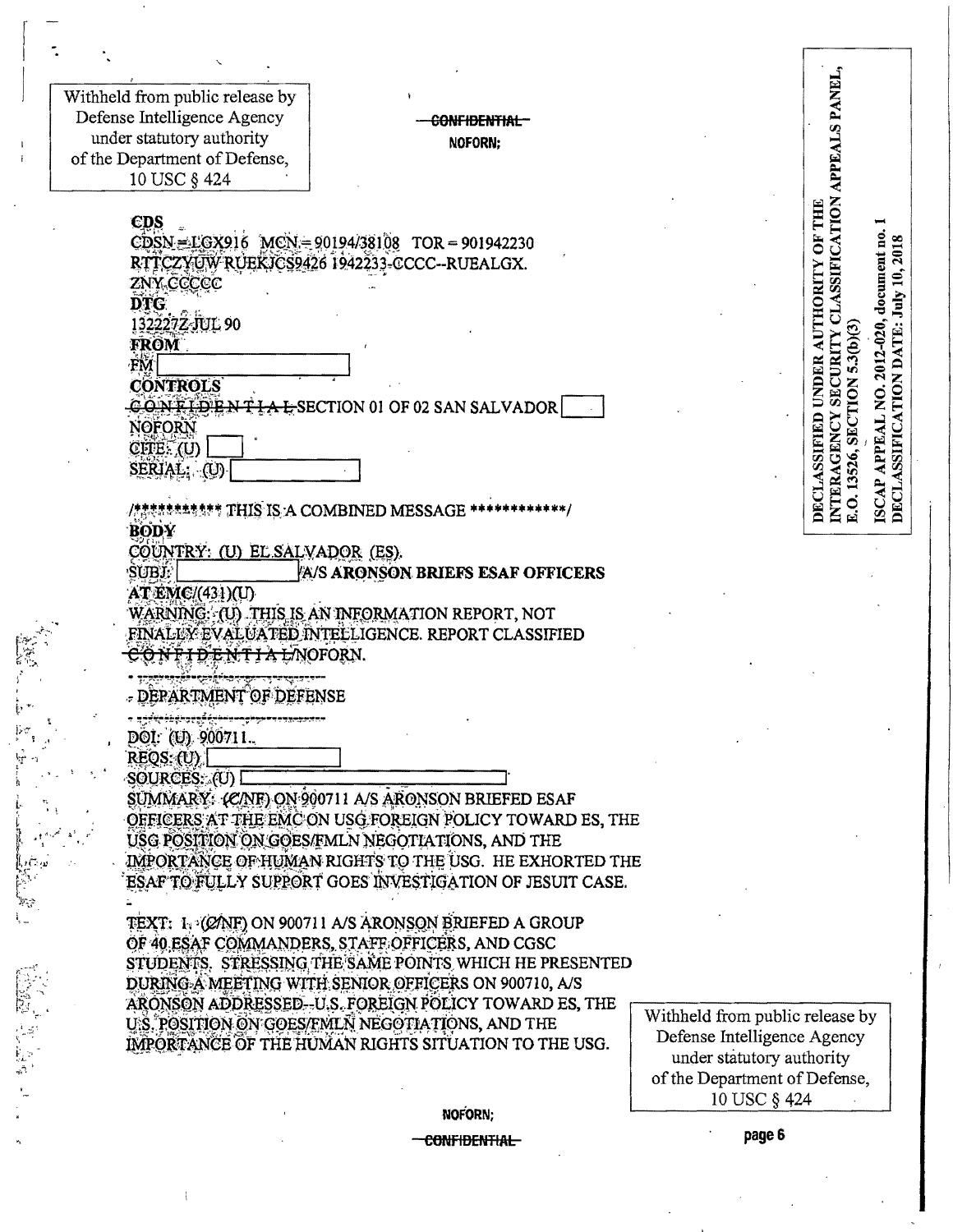Withheld from public release by Defense Intelligence Agency under statutory authority of the Department of Defense, 10 USC § 424

### **CONFIDENTIAL** NOFORN;

THESE TOPICS.) 2. (CANE) SPECIFICALLY ON THE ARMED FORCES A/S ARONSON STATED THAT-

-THE ARMED FORCES HAS PLAYED AN IMPORTANT ROLE SINCE 1979 AND MUST CONTINUE SUPPORTING REFORMS TO BETTER THE LIVES OF THE ES PEOPLE.

-THE ARMED FORCES HAS BORNE THE GREATEST BURDEN AND HAS PAID THE GREATEST PRICE IN DEFENDING DEMOCRACY. THIS HAS ONLY BEEN POSSIBLE BECAUSE THE INSTITUTION HAS CHANGED ALONG WITH THE DEMOCRATIC PROCESS. THIS

EVOLUTION MUST CONTINUE. -THE ARMED FORCES MUST FULLY SUPPORT THE GOES INVESTIGATION OF THE JESUIT CASE. IF THE JESUIT CASE IS INVESTIGATED FULLY AND ALL THE RESPONSIBLE ARE PROSECUTED BY THE COURTS, THE USG WILL CONTINUE MILITARY. AID. A COVER UP WILL INSURE THAT THE U.S. CONGRESS WILL CUT MILITARY AID AND THE ALLIANCE WILL BE THREATENED. -EVERY ARMY, INCLUDING THE U.S. ARMY, HAS PEOPLE THAT BREAK RULES AND COMMIT ABUSES. THE QUESTION IS NOT AVOIDING THE COMMISSION OF ABUSES, RATHER PROSECUTING OFFENDERS IN VIETNAM, THE U.S. ARMY TRIED THOSE RESPONSIBLE FOR CRIMES. THE SAME PROCESS MUST BE FOLLOWED ON THE JESUIT CASE.

3. (CAF) A/S ARONSON ENDED THE BRIEFING WITH A NOTE OF OPTIMISM BY STATING THAT COMMUNISM WAS DYING AND DEMOCRACY WAS THRIVING THROUGHOUT THE WORLD. IN ESTHE SURVIVAL OF DEMOCRACY WAS DUE TO THE ARMED FORCES WHICH HAS DEFENDED THE DEMOCRATIC PROCESS. THE OPPORTUNITY WAS CLOSE AT HAND TO ACHIEVE PEACE AND THE STRENGTHENING OF THE DEMOCRATIC PROCESS THROUGH NEGOTIATIONS. THE ROAD WOULD NOT BE EASY BUT THERE IS STRONG HOPE THAT THIS GOAL COULD BE ATTAINED.

4. (C/NF) IN THE FOLLOWING QUESTION AND ANSWER PERIOD A/S ARONSON EMPHASIZED THE POINTS THAT HE MADE DURING HIS BRIEFING. MOST NOTABLE WERE THE FOLLOWING--TO A OUESTION ON THE HISTORICAL USE OF THE DIALOGUE PROCESS BY COMMUNIST MOVEMENTS AS A PURELY MILITARY TACTIC, A/S ARONSON AGREED AND STATED THE GOES/ARMED FORCES MUST REMAIN ALERT FOR THIS POSSIBILITY. HE ADDED THAT THERE ARE INDICATIONS THAT THE FMLN IS PREPARING ANOTHER OFFENSIVE, THEREFORE THE NEGOTIATING TEAM MUST

# NOFORN:

page 7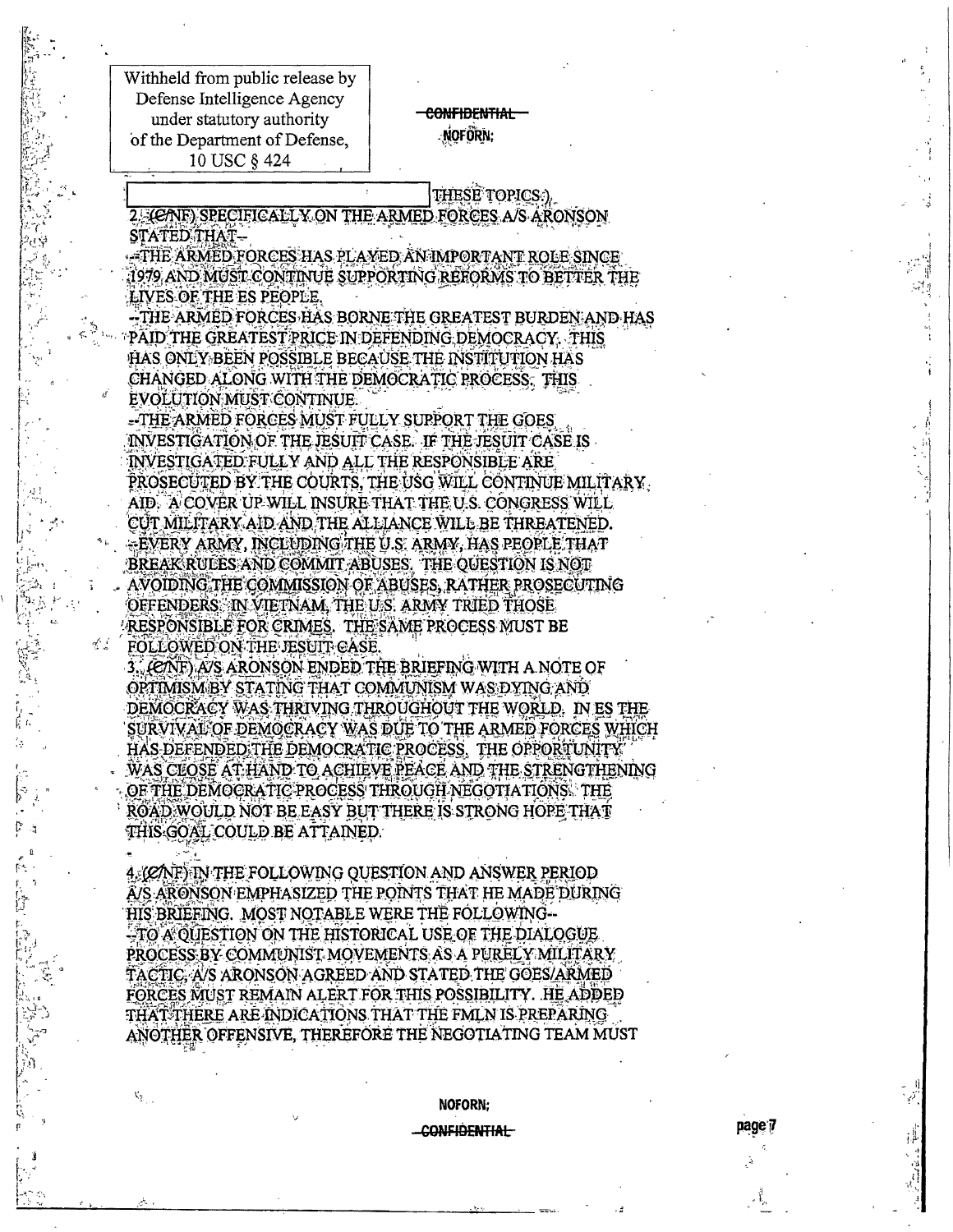### -CONFIDENTIAL-NOFORN:



**NOFORN:** <del>CONFIDENTIAL</del>